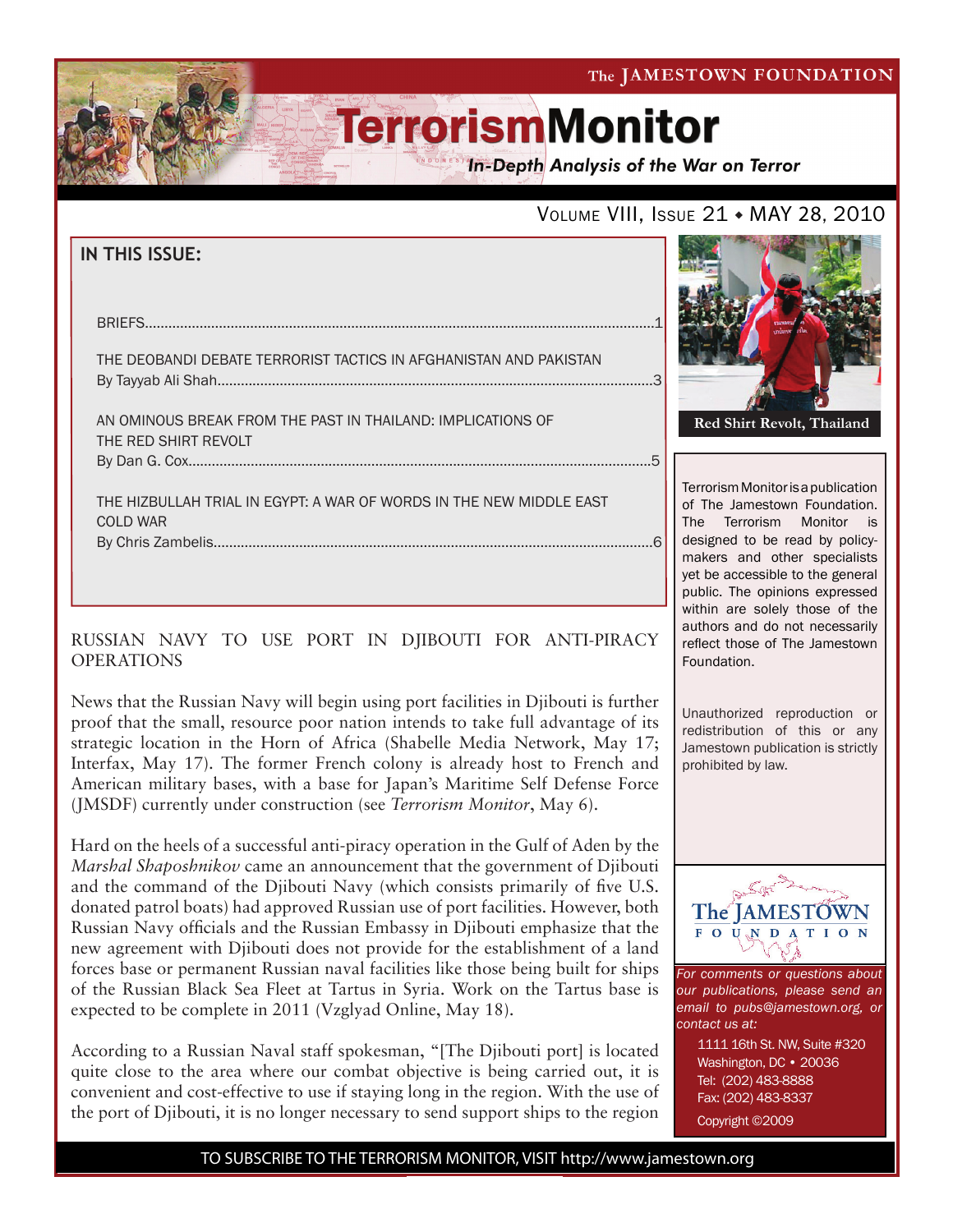alongside our warships... As regards the creation of a base facility for ships of the [Russian] Navy in Djibouti, as is now the case with Tartus, it is too early to speak of that at this stage. The issue is not being discussed right now" (Itar-Tass, May 17, May 19). Though French and American authorities have not commented publicly on the Djibouti government's decision, it seems unlikely that it could have been made without the approval of both of these parties.

Currently the flagship of the Russian Pacific Fleet, the *Marshal Shaposhnikov* is a 1980s vintage Udaloy class destroyer designed for anti-submarine warfare. With a crew of 300 men, the ship is armed with anti-submarine missiles, surface-to-air missiles, torpedoes, two 100 mm guns and two Kamov Ka-27 helicopters.

In a May 6 operation using helicopters and Russian Marines borne on small assault craft launched from the *Marshal Shaposhnikov*, Russian naval forces succeeded in rescuing the MV *Moscow University*, a Russian oil tanker seized by pirates in the Gulf of Aden (Zvezda TV, May 10). After a short firefight, one hijacker was killed and ten others captured, some of them wounded. The MV *Moscow University* is a Liberian-flagged tanker capable of carrying 86,000 tons of crude oil. At the time it was taken by pirates it was shipping oil from Sudan to China (Itar-Tass, May 10).

After initial reports the pirates were to be taken to Moscow for trial, they were instead set free on one of their own boats. According to Captain Ildar Akhmerov, "We gave to the pirates in the boat water, food and the remnants of the junk that was with them, except for the weapons, boarding ladders and navigation devices that we had seized" (Interfax, May 10). The pirates are not believed to have survived the 350 mile trip back to shore – as one Russian media outlet said, "It seems that what happened to them afterwards does not interest anyone in either Russia or Somalia" (NTV, May 10). Nevertheless, Moscow has proposed the creation of international tribunals at the U.N. to deal with the jurisdictional problem of pirates captured on the high seas (Itar-Tass, May 13).

A Russian Navy spokesman said the *Marshal Shaposhnikov* had been "overwhelmed" by applications from foreign merchant vessels asking to be escorted by the Russian destroyer (ITAR-TASS, May 10). After a short stay in Djibouti on May 16-17, the Marshal Shaposhnikov began preparations for escorting a convoy of commercial ships through the Gulf of Aden

# TerrorismMonitor Volume VIII • Issue 21 • MAY 28, 2010

on May 18 (Interfax-AVN Online, May 19). The passage typically takes four days.

### SPOKESMAN OF THE ARMY OF ISLAM DESCRIBES SALAFIST STRUGGLE FOR GAZA

Despite their insistence that there is only one type of Islam, Gaza's Salafists continue to operate as a number of separate groups and organizations with few apparent connections. One of the most militant of these groups is the Jaysh al-Islam (Army of Islam), known for its role in the 2006 Kerem Shalom attack that resulted in the abduction of Israeli soldier Gilad Shalit and the 2007 kidnapping of BBC reporter Alan Johnston. Jaysh al-Islam is also believed to have carried out a number of bombings against targets such as internet cafés and has engaged in serious clashes with Hamas, the governing body in Gaza. Jaysh al-Islam (a.k.a. Katbiyan Tawhid wa'l-Jihad) is dominated by the powerful Dughmush clan of Gaza City.

In a recent interview with the Palestinian Ma'an News Agency, Jaysh al-Islam spokesman Abu Umar al-Ansari described the ideological approach of the Salafist movement in Gaza, focusing in particular on Jaysh al-Islam's relations with al-Qaeda, Hamas and Gaza's Christian minority (Ma'an News Agency, May 19).

Abu Umar began by defining Jaysh al-Islam as an Islamic group opposed to Jews, Christians, Shiites and Sufis. The movement espouses *tawhid* (monotheism), opposes polytheism and practices *takfir* (the act of declaring a group or individual to be infidel); all of these traits are typical of militant Salafist groups.

Though Jaysh al-Islam has been frequently cited by Israeli sources as an arm of al-Qaeda, Abu Umar did not acknowledge any such relationship, suggesting instead that, since the Muslim community was united in their fight against the enemies of Islam, formal alliances between Salafist groups added "little in terms of support and advice," noting, "The Army of Islam has its own path and mechanism to achieve its goals, just as the al-Qaeda organization has its own vision and policy on jihadist issues in general and the Palestinian issue in particular."

Despite commenting that "Islam does not accept division," Abu Umar addressed the proliferation of armed Salafist groups in Gaza and their apparent lack of coordination by saying each Salafist group saw reality in a different way and had their own path to follow.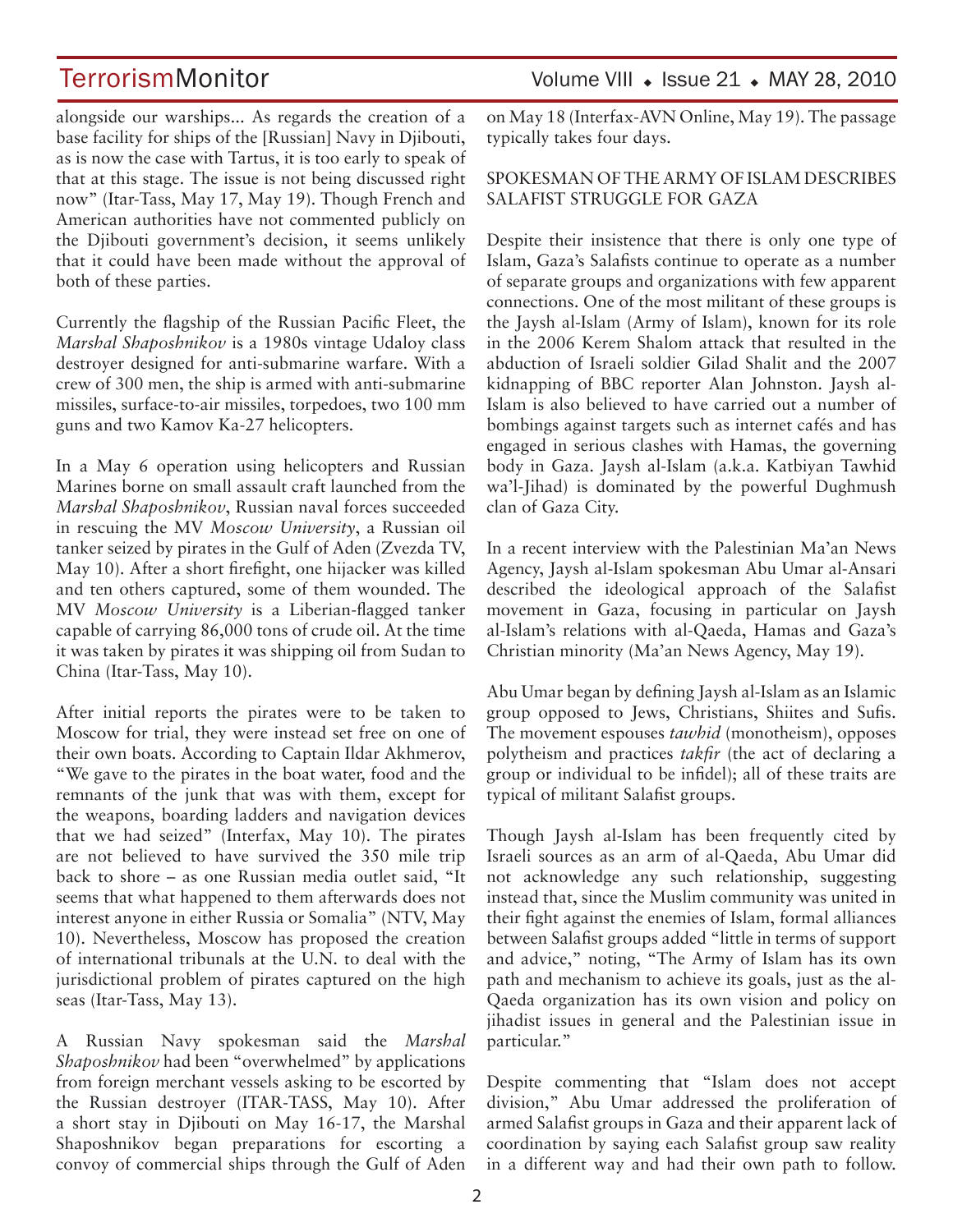He rejected the division of Muslims into "moderates and radicals," claiming that those Muslims who were "obsessed with Western civilization, democracy and freedom" were "semi-infidels" and "pseudo-Muslims." According to Abu Islam, "Either [Islam] is completely correct or it is complete darkness born from the ideas and concepts of humans. Leaving Islam and joining modernity does not necessarily mean progress."

The absence of respected Islamic scholars in the Jaysh al-Islam leadership was of little consequence, as "the Salafist method does not depend on human concepts," relying instead on textual and traditional sources such as the Koran and Sunnah. In any case, most Salafist scholars have been killed or detained. "The prisons of the tyrants are full of them because they speak the truth."

Abu Omar has little respect for other Palestinian organizations, describing them as failures that "should be consigned to the garbage heap of history." He dismisses the concept of "resistance" [to Israel] as being tied to geographical locations and thus without foundation in Islam, which endorses jihad for much larger purposes. Resistance "is not Islam, but endorsement of the Sykes-Picot agreement [the 1916 secret agreement that divided the Middle East into colonial spheres of influence] and recognition of borders. Islam does not recognize borders."

Though Jaysh al-Islam has been accused of bombing internet cafes, schools and hair-dressing salons, Abu Omar suggested the blame for these attacks lies with those who seek to create a state of emergency to eliminate the Salafist movement. The bombings also serve to create the perception of "violent Salafists" pitted against "moderate and centrist" Muslims.

The Jaysh al-Islam spokesman divides Gaza's Christians into two groups: those "who are good" and cause no problems for Muslims, and those who are treasonous, hostile to Muslims and spreaders of "vice, infidelity and atheism." The latter group "serves foreign agendas" and "spoils the relationship between Christians and Muslims." Abu Omar goes on to accuse the Red Cross of killing Muslims on the orders of Christian clergymen and claims "thousands of Muslim women are raped inside Christian churches."

Abu Omar claims Hamas has done great harm to the Palestinians by falling into reliance on the established political system of international relations, Arab initiatives

TerrorismMonitor Volume VIII • Issue 21 • MAY 28, 2010

and U.N. resolutions. Their advocacy of democracy and modernity has created a gulf between them and the mujahideen. Hamas has prevented jihadis from "fighting the Jews," while peaceful demonstrations organized by Hamas have only "deceived the masses." In the view of Jaysh al-Islam, governments derive their authority from the Shari'a, "not from popular elections."

# **The Deobandi Debate Terrorist Tactics in Afghanistan and Pakistan**

### *By Tayyab Ali Shah*

We uslim clerics following the Deobandi<br>
school of Islamic theology (named after the<br>
movement's original seminary in Deoband,<br>
and is a new increasingly associated with the Talihan school of Islamic theology (named after the India) are now increasingly associated with the Taliban and other allied militant groups in both Afghanistan and Pakistan. Though the parent Deobandi seminary in India has distanced itself from the Taliban and their violent activities in both countries, Deobandiaffiliated clergy in Pakistan have squarely refused to follow suit. The parent institution has condemned suicide terrorism in all its forms, opposed attacks on shrines, barber shops and educational institutions and has even characterized the former Taliban regime in Afghanistan as "un-Islamic" (*Dawn* [Karachi], June 20, 2009). The Pakistani Deobandis have failed to adopt such an unequivocal anti-terrorism stance so far. Some 150 Deobandi clergy who recently met in Lahore for three days (possibly at the behest of the Pakistani government as some participants suggested) deliberated over the ongoing violence in Afghanistan and Pakistan. The scholars were expected to issue a consensual *fatwa* (religious ruling) against terrorist suicide attacks, but failed to do so.

Some Deobandi leaders fear their movement will be discredited by its close identification with militancy and terrorism. However, the hardliners attending the conference prevailed and in the final communiqué, diverted the blame for terrorist tactics away from the Deobandi movement:

> Militancy and terrorism continue to haunt this country in spite of wide denunciation of such acts [suicide bombings and subversive activities] by all patriotic people as well as use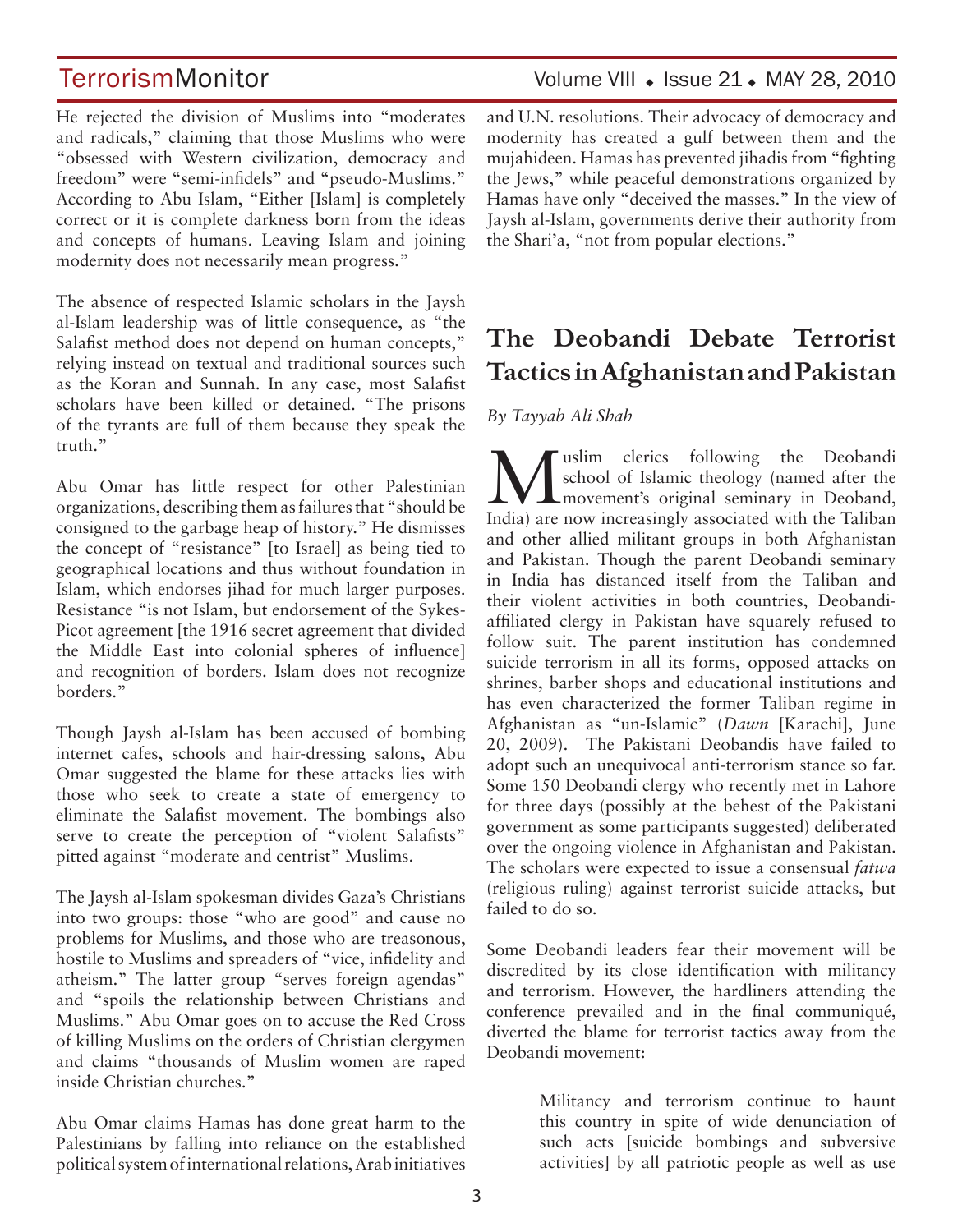of organized military force. The situation calls for a dispassionate analysis of the fundamental causes [of this situation]. In our view it is the consequence of the foreign policy that Pervez Musharraf pursued [in the aftermath of 9/11] and the incumbent government continues to follow. We demand that the government separate itself from the war in Afghanistan and stops pursuing pro-American foreign policies and providing logistics support to foreign forces [for military operations in Afghanistan] (*Dawn*, May 2).

Nevertheless, those in the Deobandi movement who oppose the growing trend to greater violence did manage to make their voice heard in the final communiqué:

> If the government is following erroneous policies, it does not mean that we set our home afire. We, therefore, confidently and honestly believe that only peaceful struggle is the best strategy that can help enforcement of Islamic Shari'a in Pakistan and secure it from foreign influences. The use of violence is contrary to Islamic teachings and detrimental to our objective of enforcement of Shari'a in the country and efforts to expel Americans from this region. Rather, it is helping the United States deepen its influence in this region.

The Deobandi school has the largest number of religious seminaries in Pakistan and most of the Afghan and Pakistani Taliban either studied at these seminaries or hold the same theological and religious world view. Of a total of approximately 20,000 registered seminaries in Pakistan, 12,000 are run by Deobandi scholars while the rival Barelvi sect manages just 6,000 seminaries. Many of the Afghan and Pakistani Taliban leaders, including Mullah Omar, the late Baitullah Mahsud and Maulana Fazlullah have studied at Deobandi seminaries. All factions of the biggest religious-political party in Pakistan, the Jamiat Ulema-i-Islam (JUI), which forms part of the current government, also subscribe to the Deobandi world view and are led by clergy who studied at Deobandi seminaries and run many seminaries themselves. Sectarian movements like the anti-Shi'a Sipah-i-Sahaba Pakistan (SSP) and Lashkar-i-Jhangvi (LJ) and the anti-Ahmadiyya Alami Majlis-i-Khatmi-Nabuwat (AMKN) are affiliated with the Deobandi school of thought. The international Tablighi Jamaat preaching organization also follows Deobandi beliefs. The Deobandi clergy is the most powerful in Pakistan, partly because it attracts those clerics who oppose the

# TerrorismMonitor Volume VIII • Issue 21 • MAY 28, 2010

state. The roots of this attraction can be found in the Deobandi domination of militant training camps in Afghanistan and Kashmir (Daily Times [Lahore], June 14, 2009).

The Deobandi clergy have historically shied away from issuing anti-Taliban fatwas and have opposed those fatwas issued by other groups. When in 2005 a group of non-Deobandi clerics produced a collective fatwa that the use of suicide-bombing against fellow-Muslims was not permitted in Islam, severe criticism emerged from the Deobandi clerical community (*Daily Times*, June 14, 2009). Many non-Deobandi clerics believe that a fatwa would not make a difference to the current state of affairs anyhow because the suicide-bombers would not abide by it, and attacks would continue so long as the root causes are not addressed. Others, especially government functionaries, feel that such a fatwa would go a long way in developing a consensus in the fight against terrorists. They also believe that a fatwa would at least discourage the use of suicide bombings in sectarian battles with the Shi'a and would dissuade many non-militant Deobandis to be less sympathetic to the Taliban.

Such a fatwa has assumed even greater importance in light of the Taliban's expansion into newer areas of operation like central and southern Punjab, Karachi and Baluchistan, the increasing involvement of Deobandi groups in suicide attacks against the Shi'a and growing evidence of Deobandi mosques providing sanctuaries to the Taliban. The Punjab government has now officially admitted that the Taliban are present in southern Punjab. A recent report filed by Punjab Police discloses that the network of the Taliban is fast expanding in the region and a recruitment drive has been launched in some religious schools. The report adds that Taliban leaders can be found at a number of seminaries in the Punjabi city of Jhang, several of which have launched a drive to recruit youths for training in the tribal areas of Pakistan (*The News*, May 17). Similarly, copies of forged national identity cards and alien registration cards belonging to activists and sympathizers of the proscribed Jaish-e-Mohammad (JeM) organization were recently found at a Deobandi mosque in Karachi along with stickers and posters eulogizing jihad, and receipts of donations (*Dawn*, May11).

The western province of Balochistan has also started to see the influence of Deobandization. Religious schools in Balochi-dominated areas, owned and administered by leaders of the pro-Taliban JUI, have dramatically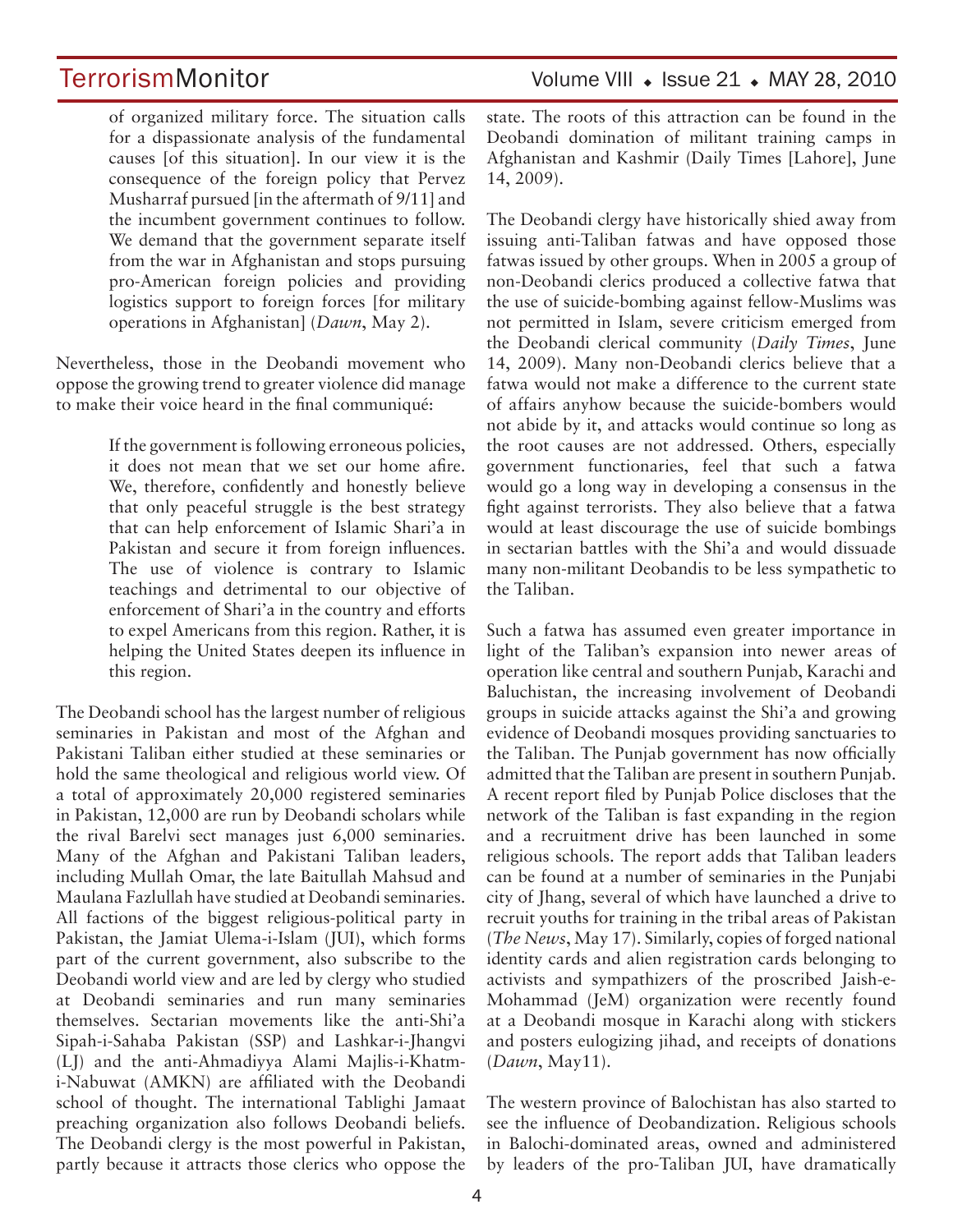# TerrorismMonitor Volume VIII • Issue 21 • MAY 28, 2010

mushroomed in recent times. Around 95% of religious schools in Balochistan are owned and administered by JUI leaders. This has given birth to more intolerance among the youth who now refuse to coexist with members of rival religious sects. This phenomenon is also being held responsible for a recent suicide bomb that struck Quetta's Civil Hospital on April 16, killing at least 11 people including two top police officials and a television journalist (*Daily Times*, April 17).

All of the above examples show the expansion of Taliban activities into hitherto non-militant areas under Deobandi influence. A fatwa by the top Deobandi clerics would be an important step in stemming this tide and reducing suicide attacks both in Pakistan and Afghanistan. But though some in the movement favor such a step, more influential members continue to oppose it, citing the continuing importance of such tactics in resisting the international military presence in Afghanistan, and American military operations [i.e. drone attacks] in northwest Pakistan.

*Tayyab Ali Shah is a political analyst and commentator with post-graduate education in Political Science and Public Policy.*

# **An Ominous Break from the Past in Thailand: Implications of the Red Shirt Revolt**

*By Dan G. Cox*

King Chulalongkorn (Rama IV-1868-1910) is<br>
process in Thailand. Enamored with European<br>
process in Thailand. Enamored with European<br>
process in Thailand. Enamored with European responsible for initiating the modernization civilization of the time, especially European economic and scientific gains, King Chulalongkorn embraced European rule of law, capitalism, education, and to a limited extent, politics. The king even introduced European dress to the Thai court by embracing popular European hats.

The foundation of modernization laid by King Chulalongkorn set Thailand on a path that would eventually lead to democracy, but the way in which this genesis occurred is unique. In 1932, in the shadow of the global economic depression, the Thai military took control, bloodlessly, of the government and changed

# the government's form from absolute to constitutional

democracy. A series of mostly benign, but selfinterested interventions from the military created what Elliott Kulick and Dick Wilson dubbed a "zig-zag", or, two steps forward, one step back democratic process. [1] The military was motivated to embrace democracy for self-interested reasons, concluding that democratic capitalism was more likely to pay the military well and more regularly—than a communist or monarchical system. The Thai military also often insinuated itself deep into the Thai business system, starting with Field Marshal Philbul Songkram's penchant for placing senior military officials on influential company boards in an attempt to thwart the growing dominance of Chinese businessmen in the 1930s and 1940s. It was this selfinterest on the part of the Thai military that broadened democratic development over time.

Eventually, the Thai military embraced its role as defender of democracy, intervening less frequently and only when corruption in the Thai government was rampant. The Thai military saw both communism and corrupt officials as enemies of the state and of the economic system they had come to rely on. Modern military coups and control of government lasted for shorter and shorter periods of time, occurred in conjunction with the blessing of the king, and were largely nonviolent affairs where the corrupt officials involved apologized on exit. These coups became known as "soft coups," or coups with "a light touch."

Many Thai watchers breathed a sigh of relief when a decade passed without a coup attempt (after 1991). It appeared that Thailand was no longer on the "zigzag" development path. Such notions, however, were shattered on September 19, 2006 when the Thai Military staged a coup d'état against Prime Minister Thaksin Shiniwatra (*Asian Sentinel*, May 20). The coup itself was bloodless and initially appeared similar to a typical Thai "soft" military takeover.

Unfortunately, this is where similarities with past military coups ended. The king, an integral arbiter in past military coups, remained silent. While many have interpreted King Bhumibol Adulyadej's silence as tacit support, in the past he had been formally consulted prior to coups and had typically made public endorsements or condemnations of such actions. In fact, two rather recent coups (1981 and 1985) were not formally endorsed by the king and failed quickly. One commentator finds King Bhumibol's current silence inexcusable and blames the king for the ongoing political violence (*Asian Sentinel*,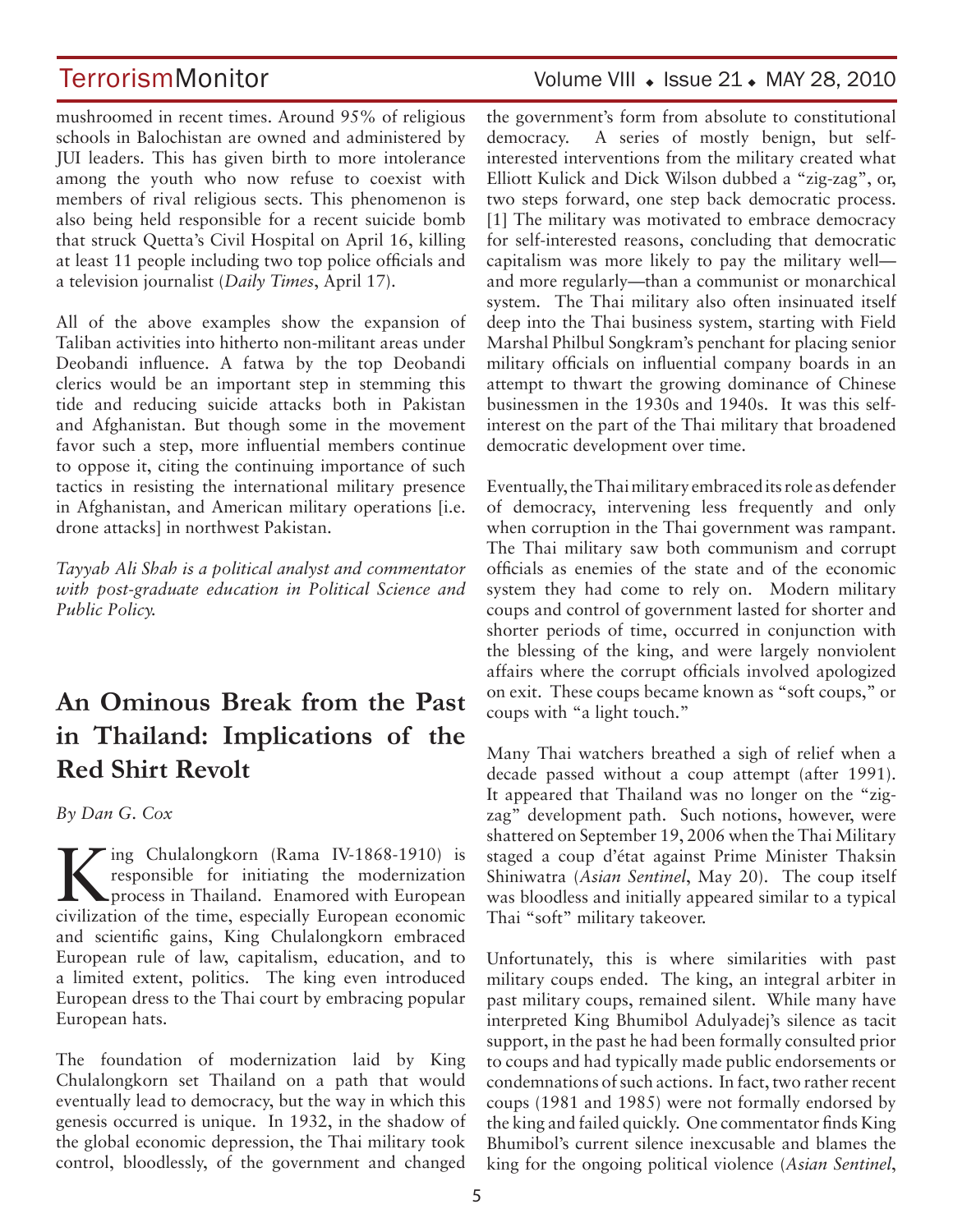TerrorismMonitor Volume VIII • Issue 21 • MAY 28, 2010

May 20). The scale and duration of violence and disruption associated with protests initiated by former PM Thaksin's supporters, the United front for Democracy against Dictatorship (UDD – more commonly known as the "Red Shirts"), dwarfs that of any other protest movement in recent Thai history. With 85 deaths, over 1,400 wounded and no end in sight to the violence between Red Shirts, Yellow Shirt counter-protesters and government forces, Thailand teeters on the verge of civil war or insurgency (*Bangkok Post*, May 24). Even recent military crackdowns producing the surrender of key UDD leaders have failed to produce quiescence; an angry mob of protesters engaged in a rampant arson campaign soon after the leaders surrendered (*Bangkok Post*, May 19). Even if the military crackdown is successful in quelling open protest and violence, it is likely that Thaksin will use his billions in ill-gotten gains to perpetuate political agitation, possibly fueling a more clandestine insurgent or terror campaign against the military-backed government that deposed him (*Asian Sentinel*, May 20).

Worse yet, this is not the only violence that the Thai government has encountered. In the south, the Islamic independence movement continues unabated. A recent bomb attack targeting a police officer also produced 53 civilian casualties (Pataninews.net, April 21). Malay Muslims living in southern Thailand have declared that they do not recognize the legitimacy of the central government in Bangkok despite the efforts of the government and the military (Pataninews.net, March 30).

Faced with either two insurgencies or a civil war and an insurgency, Thailand is no longer on a "zig-zag" democracy development path. Instead, Thailand is on the precipice of state failure. Lest anyone assume this is a problem solely facing the Thai people, they might do well to remember the Asian economic crisis that originated in Thailand in 1997 and eventually brought Asia, and later the rest of the world, into a deep recession.

*Dan G. Cox is an Associate Professor of Political Science at the United States Army School of Advanced Military Studies, Fort Leavenworth, Kansas.* 

*Disclaimer: The opinions, conclusions, and recommendations expressed or implied within are solely those of the author, and do not represent the views of the U.S. Army School of Advanced Military Studies, the U.S. Army Command and General Staff College, the* 

*United States Army, the Department of Defense, or any other U.S. government agency.* 

Notes:

1. Elliott F. Kulick and Dick Wilson, *Thailand's Turn: Profile of a New Dragon*, New York: Palgrave MacMillan Publishers, 1994

# **The Hizbullah Trial in Egypt: A War of Words in the New Middle East Cold War**

### *By Chris Zambelis*

The latest exchange of blows in the ongoing feud<br>between Egypt and Lebanon's Hizbullah came<br>on April 28, as the Egyptian State Security Court between Egypt and Lebanon's Hizbullah came convicted and sentenced 26 individuals who Cairo accuses of being part of an active Hizbullah cell in Egypt. Authorities claim the suspects operated on Egyptian soil in late 2008 before their detention between December 2008 and January 2009.

The announcement of the verdict marked the end of an eight month-long trial characterized by incessant controversy and political intrigue. Egyptian authorities accused the suspects of a host of charges ranging from conducting intelligence activities on ships traversing the Suez Canal to plotting attacks against Sinai tourist resorts popular with Israelis in Sinai. The alleged cell members are also accused of possessing arms and explosives and smuggling weapons and fighters into Israeli-occupied Gaza, where Egypt helps to enforce Israel's economic and travel blockade of the territory (al-Jazeera, April 28; *al-Masry al-Youm* [Cairo], April 28). The case, which continues to arouse strong emotions inside Egypt and the wider region, marks the first time Egypt has prosecuted alleged members of Hizbullah. The trial also showcased an underlying subtext behind the dynamics shaping some of the most important trends in Middle East politics today.

The alleged members of the cell, which included Lebanese, Palestinians, Egyptians, and Sudanese, were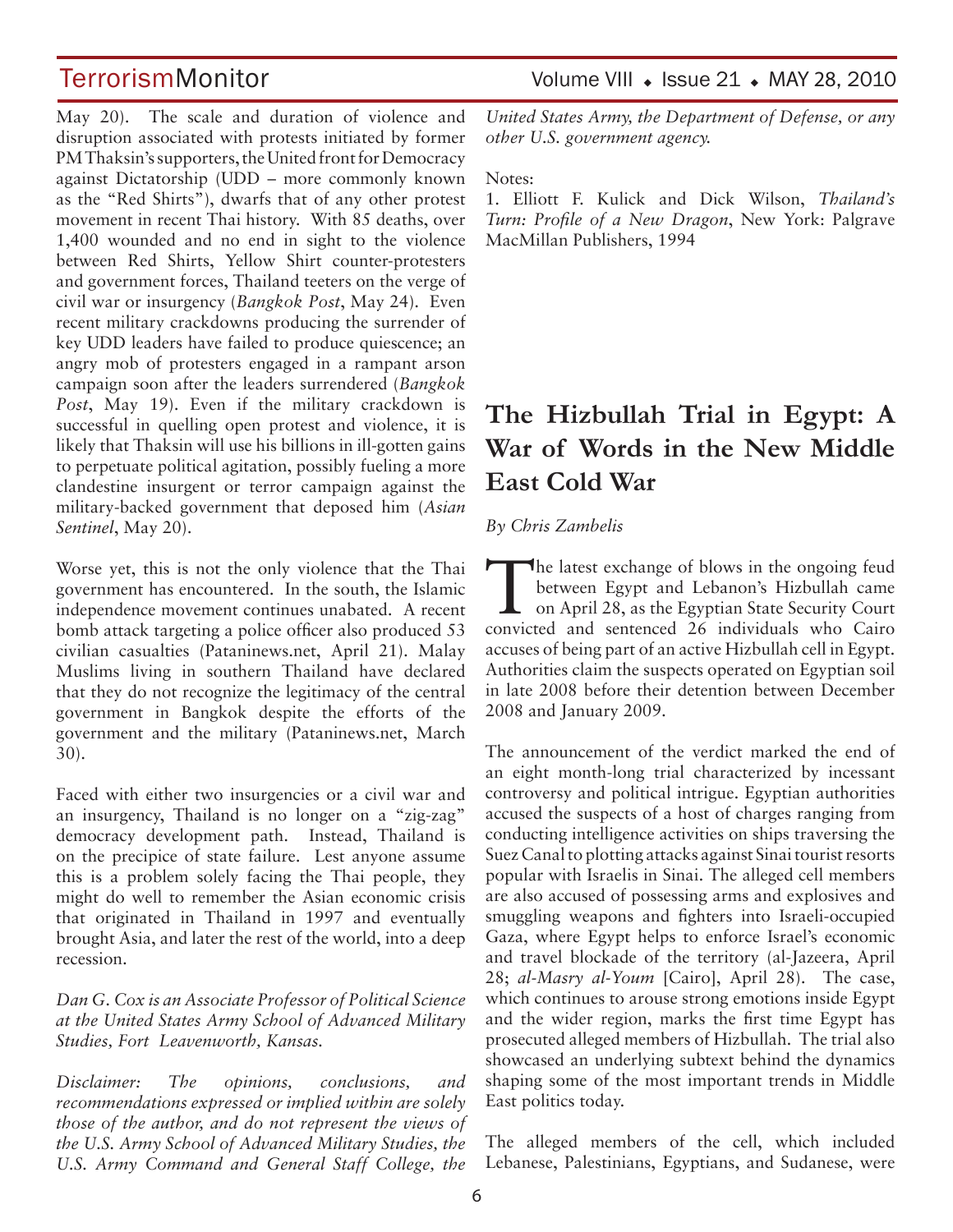TerrorismMonitor Volume VIII • Issue 21 • MAY 28, 2010

sentenced to prison terms ranging from six months to life; four of the suspects who remain on the run were tried and sentenced *in absentia*, with three of them receiving life sentences. According to the defendants and their defense team, Egyptian State Security authorities extracted false confessions through torture and other threatening methods (*al-Masry al-Youm*, November 22, 2009). Because the trial took place in the State Security Court—an institution founded under the emergency laws set in place following the assassination of Egyptian president Anwar Sadat in 1981—there was no option for the defendants to seek a higher appeal, as the only remaining recourse is a presidential pardon (*al-Jazeera*, April 28).

Hizbullah has been remarkably forthright in admitting to having deployed operatives to Egypt. Specifically, Hizbullah Secretary General Hassan Nasrallah acknowledged that Muhammad Yusuf Mansur Ahmad (a.k.a. Sami Shehab), the lone Lebanese suspect in Egyptian custody, is a member of Hizbullah. "Our brother Sami is a member of Hizbullah, we do not deny this…" (*al-Manar* [Beirut], April 10, 2009). During the trial's initial hearings, one of the defendants is reported to have shouted in the courtroom, "We are at your command Nasrallah" (*Menassat* [Beirut], August 24, 2009). At the same time, Hizbullah scoffed at Cairo's charge that it had any intention of targeting or inflicting harm on Egypt; Hizbullah maintains that it was and is concerned solely with supporting the Palestinians in Gaza. Hizbullah also disputes Egypt's allegations that Shehab was part of a 26-man team, insisting that no more than ten others assisted Shehab in his activities (*Reuters*, April 28).

## Hizbullah Answers the Charges

The announcement of the trial's verdict elicited a bold and defiant response from Hizbullah. Branding the Egyptian court's decision as "unjust" and "political," Nasrallah reaffirmed the group's support for the prisoners and its determination to support the Palestinian resistance against Israeli occupation. "Our brothers are honest mujahideen, not terrorists as they were described by the court…Since when is helping the Palestinians in Gaza a crime?" (*al-Masry al-Youm*, April 29). In a statement directed to the prisoners, Nasrallah lavished praised on what he described as their commitment to supporting the Palestinian cause, saying, "You were prepared to face death for the Palestinian cause and should wear these sentences as a badge of honor" (*al-Masry al-Youm*, April 29).

A Hizbullah delegation to the family of Sami Shehab led by Sayyed Ibrahim Amin al-Sayyed, the head of Hizbullah's political council, rebuffed Cairo's assertion that Hizbullah posed a threat to Egypt's security and stability, stating that Shehab and the other prisoners were "fulfilling the duty of supporting the oppressed Palestinian people and their brave resistance in the besieged Gaza Strip (*Al-Manar*, April 29; see *Terrorism Monitor*, April 10, 2009).

Egypt Lashes Back

The ensuing war of words between the prosecution and defense teams escalated steadily throughout the trial. Since the initial arrest of the defendants, the prosecution—bolstered by official statements out of Cairo and the diligent efforts of official and semi-official media outlets—painted a picture of Hizbullah as an enemy of Egypt. Media outlets closely tied to the regime went so far as to label Nasrallah "the monkey shaykh" and described Hizbullah as "the devil's party." Other venues attempted to link the group to Egypt's Muslim Brotherhood, the moderate, democratic reform-minded movement that represents the strongest opposition to the authoritarian regime (*Menassat*, May 5, 2009).

Prior to handing down his sentences, presiding judge Adel Abdel Salam Gomaa asked, "Does supporting the Palestinian resistance include collecting information on Egyptian [interests] in the governorates of North and South Sinai, pinpointing tourist resorts [for attack], renting property overlooking the Suez Canal, making explosives and keeping them with [one of the defendants] in the governorate of North Sinai?". The judge added that the defendants sought to hurt the Egyptian economy and to destabilize the country (*al-Masry al-Youm*, April 28). The prosecution repeated the regime's longstanding argument based on the "Shi'a crescent" thesis that the actions of the defendants were part of Iranian designs aimed at undermining Egypt and controlling the Middle East, a theme repeated by Egyptian President Hosni Mubarak. "We will not allow any interference by foreign forces [i.e. Iran] . . . who push the region towards hell out of a desire to spread their influence and their agenda on the Arab world" (*Menassat*, May 5, 2009).

The especially strong language coming out of Egyptian officialdom is a form of reprisal against Hizbullah for the latter's rhetoric targeting Egypt's stance during Israel's invasion of Gaza in December 2008, namely Egypt's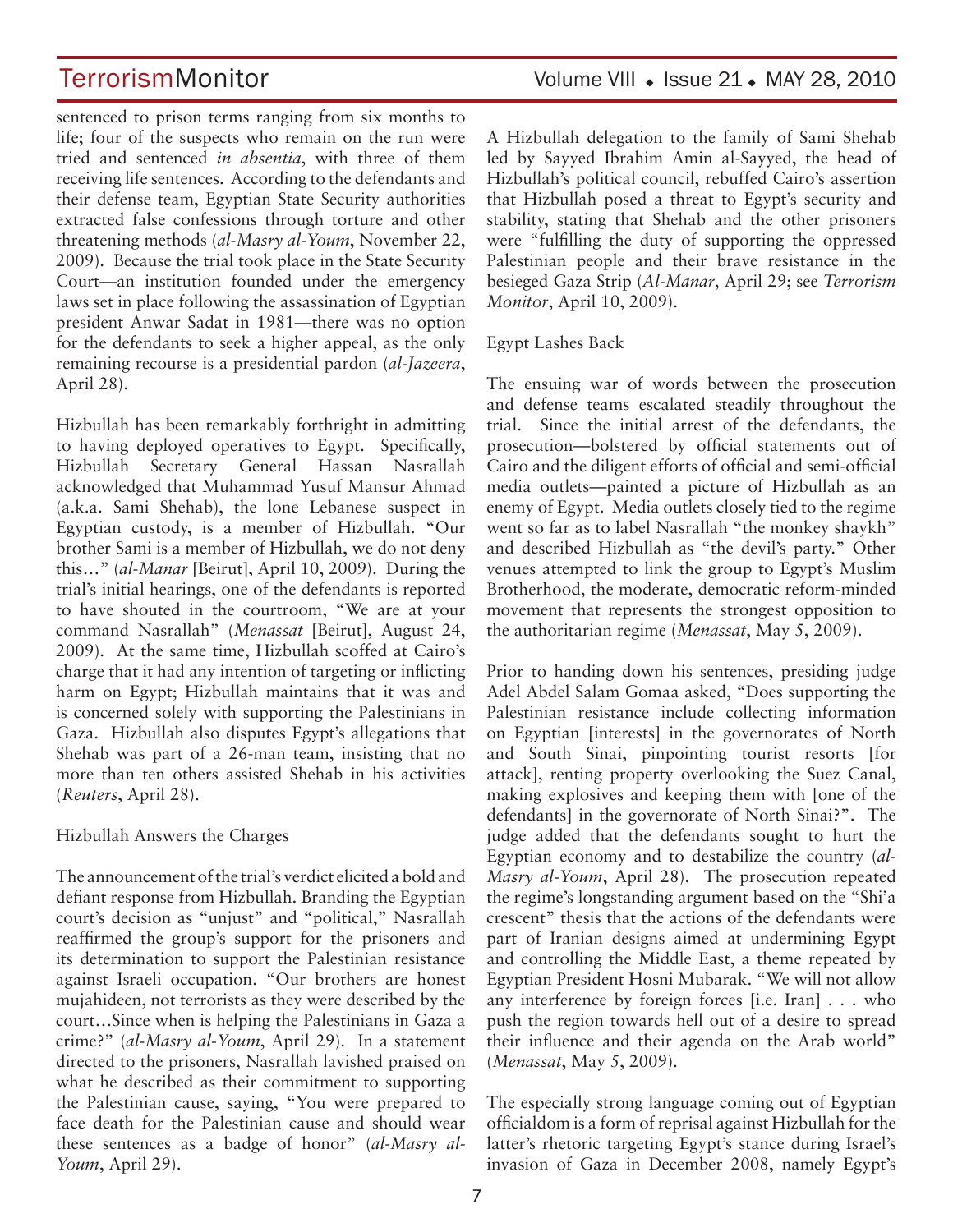decision to seal the border between Gaza and Sinai to prevent an influx of refugees escaping the bombardment and to block the flow of humanitarian aid. Nasrallah castigated Egypt for collaborating with Israel and called on Egyptians to rise up against the regime in a show of solidarity with the Palestinians. "Let the Egyptian people take to the streets in millions. Can the Egyptian police arrest millions of Egyptians? No! They cannot" (Press TV [Tehran], December 30, 2008). Nasrallah even addressed "the officers and soldiers of the Egyptian armed forces, who are still proud of their Arab roots and continue to oppose Zionism":

> I am not calling for a coup in Egypt, and I am in no position to call for one. But I am calling for generals and officers to ask their political leadership whether it is their devotion to the military, the responsibilities entrusted in them and their rows of medals that prompt them to guard Israeli borders while watching our own people being slaughtered in Gaza?" (Press TV, December 30, 2008).

Playing on Egypt's Shame

Led by Muhammad Salim al-Awwa, an attorney who also serves as the secretary general of the International Union of Islamic Scholars (IUMS), the defense team built its case based on the premise that the entire trial was essentially a political show by drawing heavily from examples of Egypt's history of resistance to foreign occupation and support for national liberation movements in the Arab world and beyond. Al-Awwa emphasized that under the rule of President Gamal Abdel Nasser, the Egyptian intelligence services had established the Arab World Unit, a department charged with providing national liberation movements in countries such as Algeria and revolutionary movements across Africa and the Middle East with arms, financing and political support.

The defendants, according to al-Awwa, were only acting in the tradition of Egypt's once proud sense of revolutionary spirit and commitment to defending the oppressed in Palestine and beyond (*Al-Ahram Weekly*  [Cairo], February 25 - March 3). Al-Awwa refuted charges that Hizbullah was targeting Egypt. "[Hizbullah] is not a secret and illegal organization that seeks to destabilize Egypt." Al-Awaa quoted Lebanese Prime Minister Saad Hariri, a close Egyptian and American ally, on Hizbullah's role in Lebanon as a "political partner

# TerrorismMonitor Volume VIII • Issue 21 • MAY 28, 2010

and a political force" (*Al-Ahram Weekly*, February 25 –March 3). The defense added that armed resistance is permitted against occupation under international law and that as a party to a variety of international and pan-Arab legal charters, Egypt is essentially failing to live up to its commitments. To further support his assertion that Cairo's position toward the defendants amounts to little more than a show trial as opposed to a case based on sound legal or national security grounds, al-Awwa cited statements issued by Mubarak critical of Israel's occupation of Gaza and the West Bank as well as Mubarak's recognition that armed resistance under these circumstances is legitimate (*Al-Ahram Weekly*, February 25 –March 3).

### The New Middle East Cold War

To understand the implications of this war of words between Egypt and Hizbullah, a brief look at the recent history of the region is in order. The influence of the brand of pan-Arab nationalism promoted by Nasser ("Nasserism") reached its height between the mid-1950s and 1967 as a bitter rivalry developed between Egypt and advocates of the status quo in the Middle East, led by Saudi Arabia and other conservative, pro-Western monarchies. This period is often referred to as the "Arab Cold War." [1] Powerful rhetoric, proxy wars, insurgencies, terrorism, coups, and counter-coups characterized the politics of the day. As the *de facto*  leader of the resistance faction in the region, Egypt actively supported revolutionary campaigns across the Middle East under the banners of popular struggle and resistance typical of anti-colonial movements of the day. In this context, undermining Saudi influence was critical to furthering Arab nationalist goals due to the Kingdom's strong links to foreign powers, including the United States and the former colonial powers. Today, many observers point to a new Middle East Cold War paradigm, essentially an expanded version of previous rivalries between competing power blocs that feature a host of new players. Egypt, this time as a member of the pro-U.S. status quo camp, along with fellow U.S. allies Saudi Arabia, Jordan, other pro-U.S. Arab regimes and Israel, stands against the so-called "Resistance" faction led by Iran, Syria, Lebanon's Hizbullah, and Hamas. Depending on the politics of the day, Turkey and Qatar (through its al-Jazeera news network) may navigate a fine line between both factions.

Given this background, Egypt's predicament is that Egyptians tend to identify strongly with the resistance